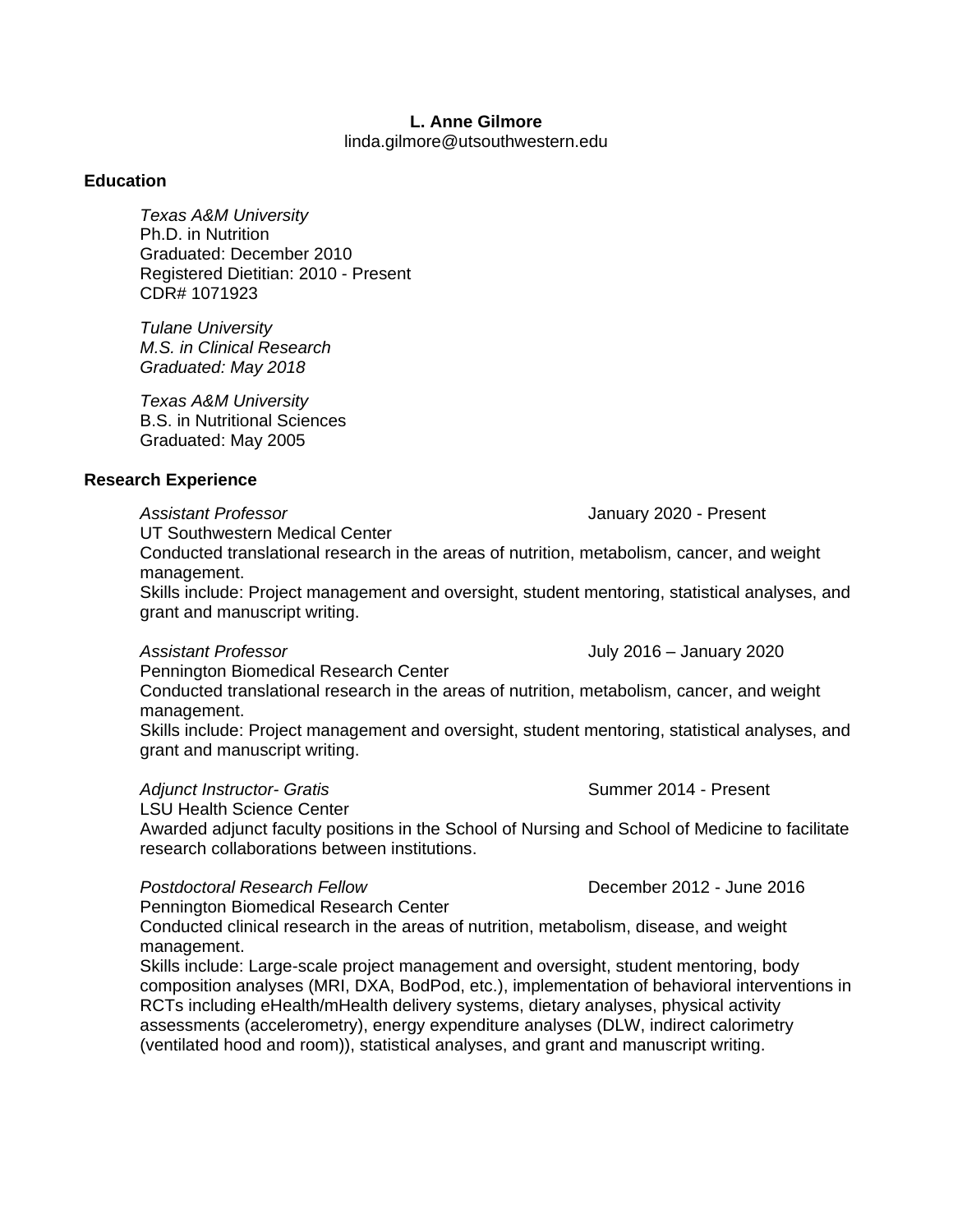Intercollegiate Faculty of Nutrition Conducted molecular and translational research Skills included: cell culture, RNA extraction, northern blots, cDNA synthesis, fatty acid methyl ester analysis through gas chromatography, and research using animals (swine, rodents, and bovine) and humans.

# *Lab Manager* Spring 2008 - Fall 2009

Intercollegiate Faculty of Nutrition

Organized, managed, and assisted in executing research projects Skills included: personnel management and training, supply maintenance, and oversight of research projects and lab activities.

# *International Research Fellow* Summer 2006

East Asia and Pacific Science Institutes Conducted research at the National Livestock Research Institute in South Korea Skills included: co-culture cell systems, rodent care and handling, animal dissection, and blood draw techniques.

*Undergraduate Research Assistant* Summer 2002 – Fall 2004 Department of Veterinary Pathobiology, Dr. Christopher Schutta Sequenced an NRAMP gene to understand genetic resistance to brucellosis in cattle. Skills included: DNA Extraction, DNA cloning, Crude Mini Prep, DNA sequencing, PCR, and electrophoresis.

### **Clinical Experience**

*Clinical Registered Dietitian* December 2010 – November 2012 St. Joseph Regional Health Center Clinical dietitian for oncology, medical and surgical units Duties included: Nutritionally assessing and educating patients, providing support recommendations, and actively collaborating with an interdisciplinary team.

*Dietetic Intern* January 2010 – July 2010

Department of Food and Nutrition

29 week internship with clinical, community, and foodservice nutrition rotations. Rotations included: oncology, long-term care, school foodservice, renal dialysis, medical surgery, pediatrics, WIC, Cooper Aerobics Clinic, nutrition support, Texas A&M Extension, endocrinology, and outpatient.

# **Teaching Experience**

Assistant Professor January 2020 – Present UT Southwestern Teaching master level classes for the dietetic internship

Adjunct Faculty August 2018 – December 2018

Our Lady of the Lake- Franciscan University Teaching an introductory undergraduate nutrition class Duties included: Teaching, lesson planning, classroom management, assessing performance, and reporting data for one section of an introductory nutrition class.

*Graduate Researcher* Fall 2005 - December 2010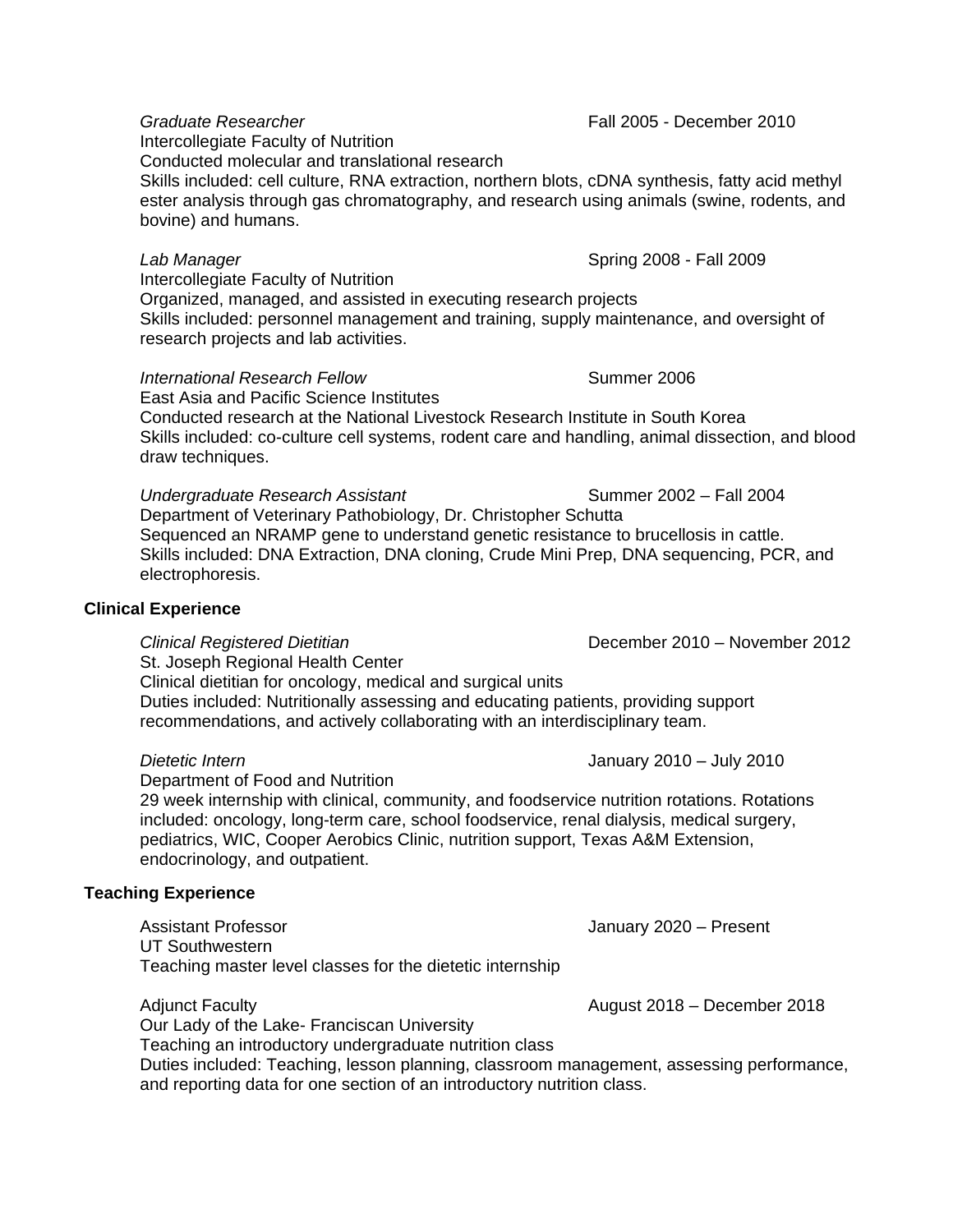*Instructor* January 2011 – December 2011 Blinn College Taught introductory undergraduate nutrition class Duties included: Teaching, lesson planning, classroom management, assessing performance, and reporting data for two sections of an introductory nutrition class.

*Resident Scientist* Fall 2008 – Spring 2009

National Science Foundation Excited high school students' interest in math and science Duties included: Planning and presenting lessons to help improve science curriculum and student interest in rural schools.

*Graduate Teaching Assistant* Fall 2005 – Fall 2007 Department of Nutrition and Food Science Assisted in teaching undergraduate nutrition and food science classes Classes taught included: Food Service Systems Management, Scientific Principles of Food, Food Analysis, Food Chemistry, and Nutritional Counseling and Planning.

# **Honors and Awards**

Transdisciplinary Research on Energetics and Cancer Training Workshop Fellowship Program National Cancer Institute 2020 – 2021

Texas A&M University Animal Science Outstanding Young Alumni Award Texas A&M University May 2020

John Milner Nutrition and Cancer Practicum Attendee National Cancer Institute March 2016

Travel Award (San Antonio Breast Cancer Symposium) Axol Biosciences December 2015

T32 Postdoctoral Fellow (5 T32DK064584-12) National Institutes of Health (NIDDK) December 2014- Present

Partnership for Environmental Education and Rural Health Fellow National Science Foundation Fall 2008 – Spring 2009

East Asia Pacific Summer Institutes National Science Foundation Summer 2006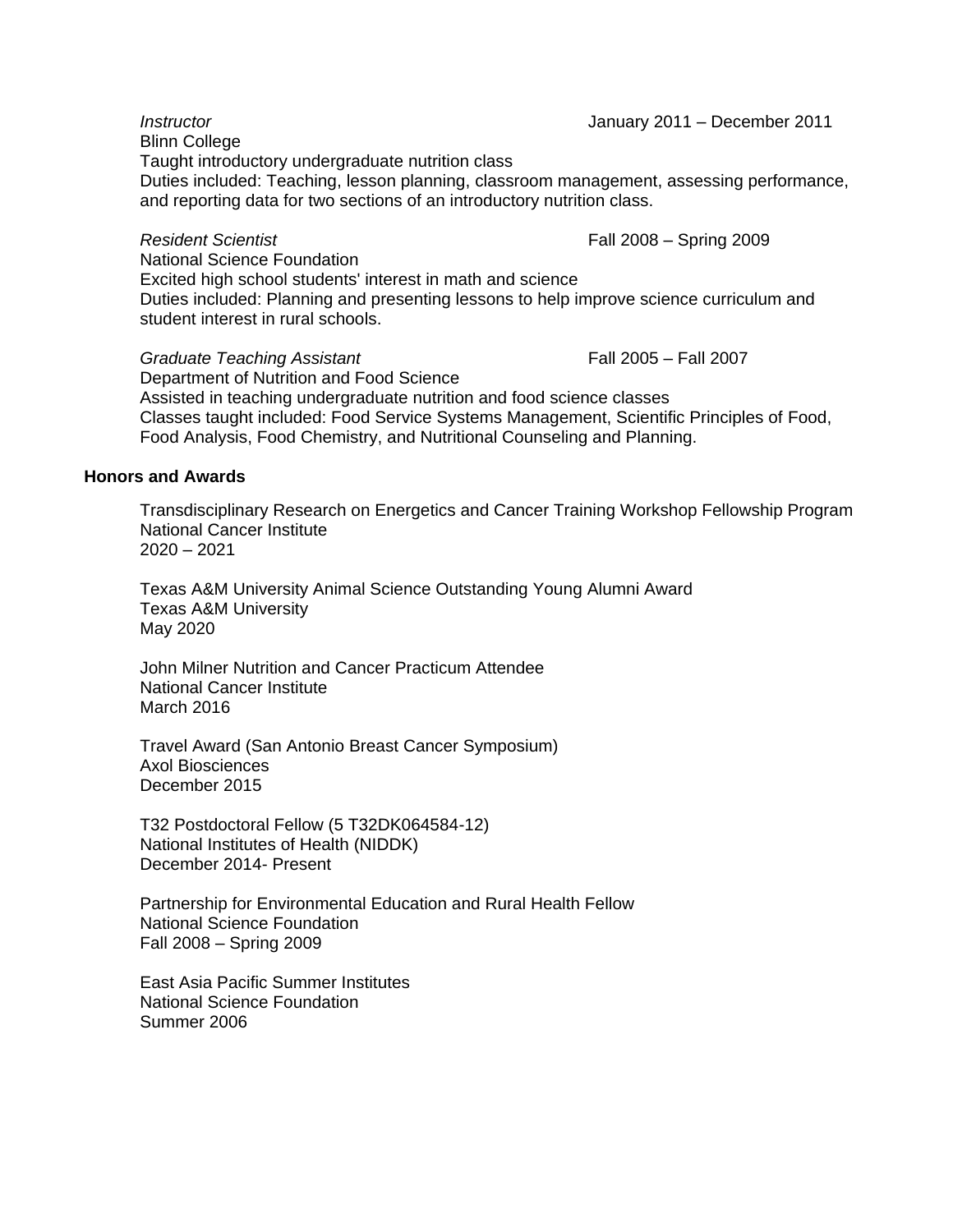# **Professional Membership**

The Academy of Nutrition and Dietetics, Member Dietetic Practice groups: Oncology and Research 2010 – Present

The Obesity Society Member 2013 – 2016

The American Society of Clinical Oncology Member  $2014 - 2016$ 

Pennington Biomedical Research Center Faculty Advisory Committee Postdoctoral Representative  $2014 - 2016$ 

The Obesity Society eHealth/mHealth Section Committee Fellow 2013 – 2014

# **Meeting Abstracts**

- 1. Zunica ERM, Axelrod CL, Davuluri G, Dantas WS, Spielmann G, Cho E, Irving BA, Kirwan JP, Gilmore LA. Calorie restriction induces skeletal muscle wasting and a complex I defect while reducing mammary tumor growth in a mouse model of diet induced obesity. AACR Annual Meeting. Poster 4796/16. 2020.
- 2. Gilmore LA, Redman LM, Miele L. Attitudes toward physical activity and nutrition intervention during treatment for breast cancer. Association for Clinical and Translational Science. Poster 2018.
- 3. Gilmore LA, Thomas DM, Martin CK, and Redman LM. Application of Mathematical Models in the Management of Obesity. Korean Nutrition Society Conference. Invited oral presentation. November 2017.
- 4. Most J, Vallo PM, Altazan AD, Gilmore LA, Sutton EF, Cain LE, Burton JH, Martin CK, Redman LM. Assessing the Validity of Measuring Energy Intake by Remote Food Photography Methods as Compared to Doubly Labelled Water in Pregnant Women. Poster at Obesity Week 2016.
- 5. Broskey NT, Most J, Gilmore LA, Ravussin E, Redman LM. Evidence of Impaired Metabolic Flexibility in Obese Women during Late Pregnancy. Poster at Obesity Week 2016.
- 6. Redman L, Breaux J, Thomas D, Elkind-Hirsch K, Stewart T, Martin C, Hsia D, Burton J, Gilmore L, Apolzan J, Frost E, Cain L, Duhe A, Vallo P, Falgout K, Ragusa S, Walden H, Davis A. SmartMoms<sup>™</sup>: a novel smartphone intervention is effective at reducing gestational weight gain in overweight and obese pregnant women. Poster at Obesity Week 2015.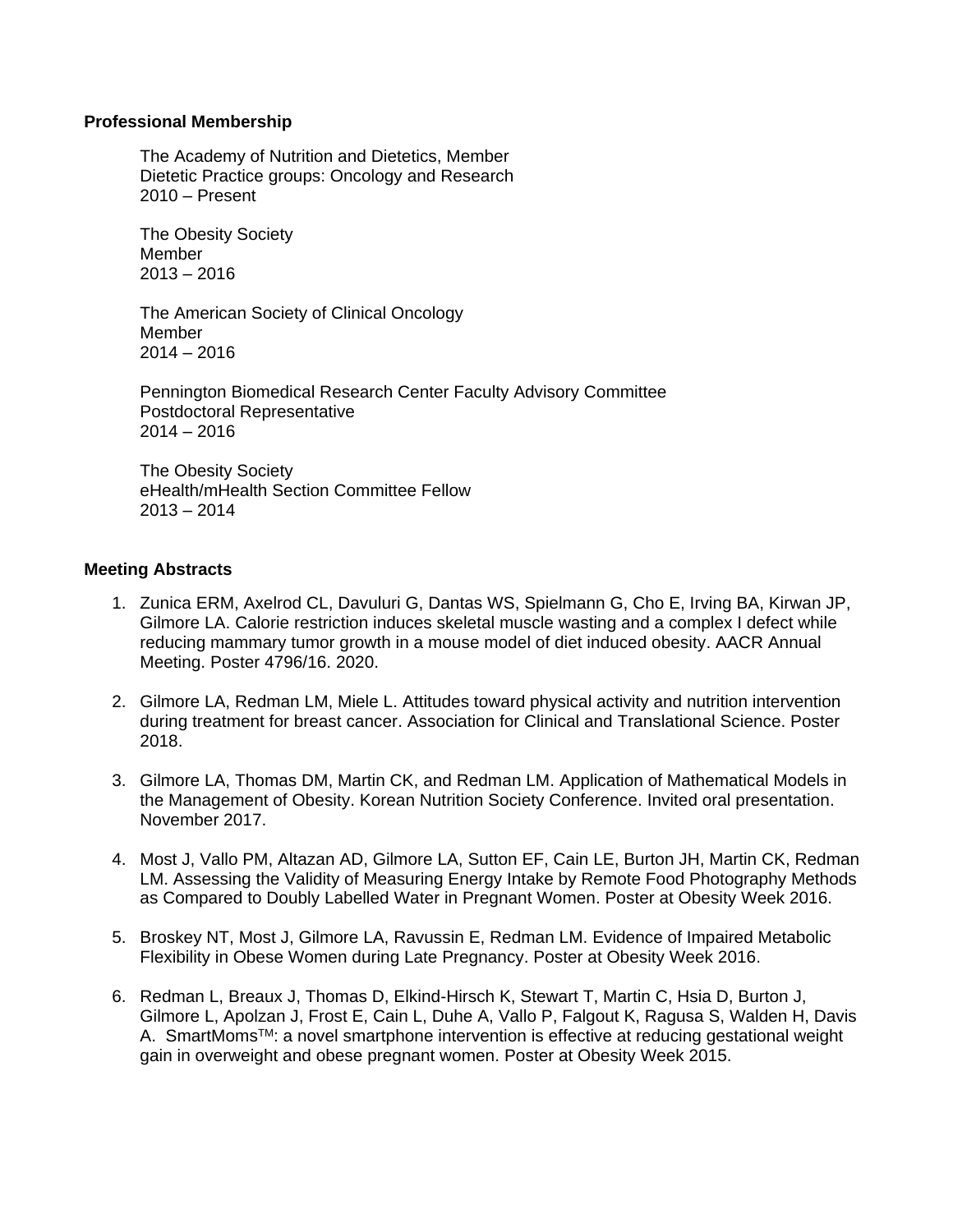- 7. Duhe AF, Martin CK, Burton JH, Gilmore LA, Redman LM. Overfeeding related to inaccurate dispensing of powdered infant formula may contribute to increased adiposity in formula fed infants. Poster at Obesity Week 2015.
- 8. Gilmore LA, Klempel-Donchenko M, Martin CK, Myers CA, Frost EA, Burton JH, McDaniels M, Redman LM. A Personalized mHealth Intervention for Health and Weight Loss in Postpartum Women Enrolled in WIC. Poster at Obesity Week 2015.
- 9. Gilmore LA, Butte NF, Redman LM. First Trimester Weight Gain: Are We Within the IOM Guidelines. Poster at Obesity Week 2014.
- 10. Gilmore LA, Redman LM, Smith SR, Ravussin E. Calorie Restriction Results in Cardiometabolic Improvements in Non-obese Individuals. T-2568-P. Obesity Week 2014.
- 11. Gilmore LA, Butte NF, Ravussin E, Han H, Redman LM. Energy Intake, Not an Adaptation in Energy Expenditure, Is a Strong Determinant of Gestational Weight Gain. T-79-OR. Obesity Week 2013.
- 12. Gilmore LA, Ravussin E, Bray G, Han H, Redman LM. An Objective Estimate of Energy Intake during Weight Gain Using the Energy Balance Method. T-412-P. Obesity Week 2013.
- 13. Gilmore LA, Butte NF, Ravussin E, Han H, Redman LM. Energy Intake, Not Energy Expenditure Contributes to Gestational Weight Gain. Poster presentation. Obesity in Pregnancy 2013.
- 14. Gilmore LA, Walzem RL, Crouse SF, and Smith SB. Ground beef from corn-fed cattle provides greater health benefits than ground beef from pasture-fed cattle FASEB J*.* 2010; 24:336.2
- 15. Gilmore LA, Carbuhn AF, Crouse SF, Walzem RL, Smith SB. High-oleic ground beef, exercise, and risk factors for cardiovascular disease in postmenopausal women. FASEB J*.*2009; 23:553.4
- 16. Nall J, Wu G, Kim KH, Smith SB, Ford LA. Supplementation of arginine plus conjugated linoleic acid decreases the fat/lean mass ratio in rats. Journal of Animal Science. 2008; 86(2): TH58

# **Peer-Reviewed Publications**

- 1. Thompson T, Heiden-Rootes K, Joseph M, Gilmore LA, Johnson L, Proulx CM, Albright EL, Brown M, McElroy JA. The Support that Partners or Caregivers Provide Sexual Minority Women Who Have Cancer: A Systematic Review. Social Science & Medicine. In press.
- 2. Flanagan EW, Altazan AD, Comardelle NC, Gilmore LA, Apolzan JW, St. Romain MJ, Hardee J, Puyau R, Mayet C, Beyl RE, Kennedy B, Hsia DS, Redman LM. The Design of a Randomized Clinical Trial to Evaluate a Pragmatic and Scalable e-Health Intervention for Management of Gestational Weight Gain in Low-Income Women: SmartMoms in WIC. JMIR Research Protocols. 2020. In press.
- 3. Gilmore LA, Altazan AD, Flanagan EW, Beyer AG, Olson KN, O'Connell AA, Nguyen TH, Beyl RE, Redman LM. Modifications to Infant Formula Instructions Improve the Accuracy of Formula Dispensing. Nutrients. 2020 Apr 20;12(4). pii: E1150. doi: 10.3390/nu12041150.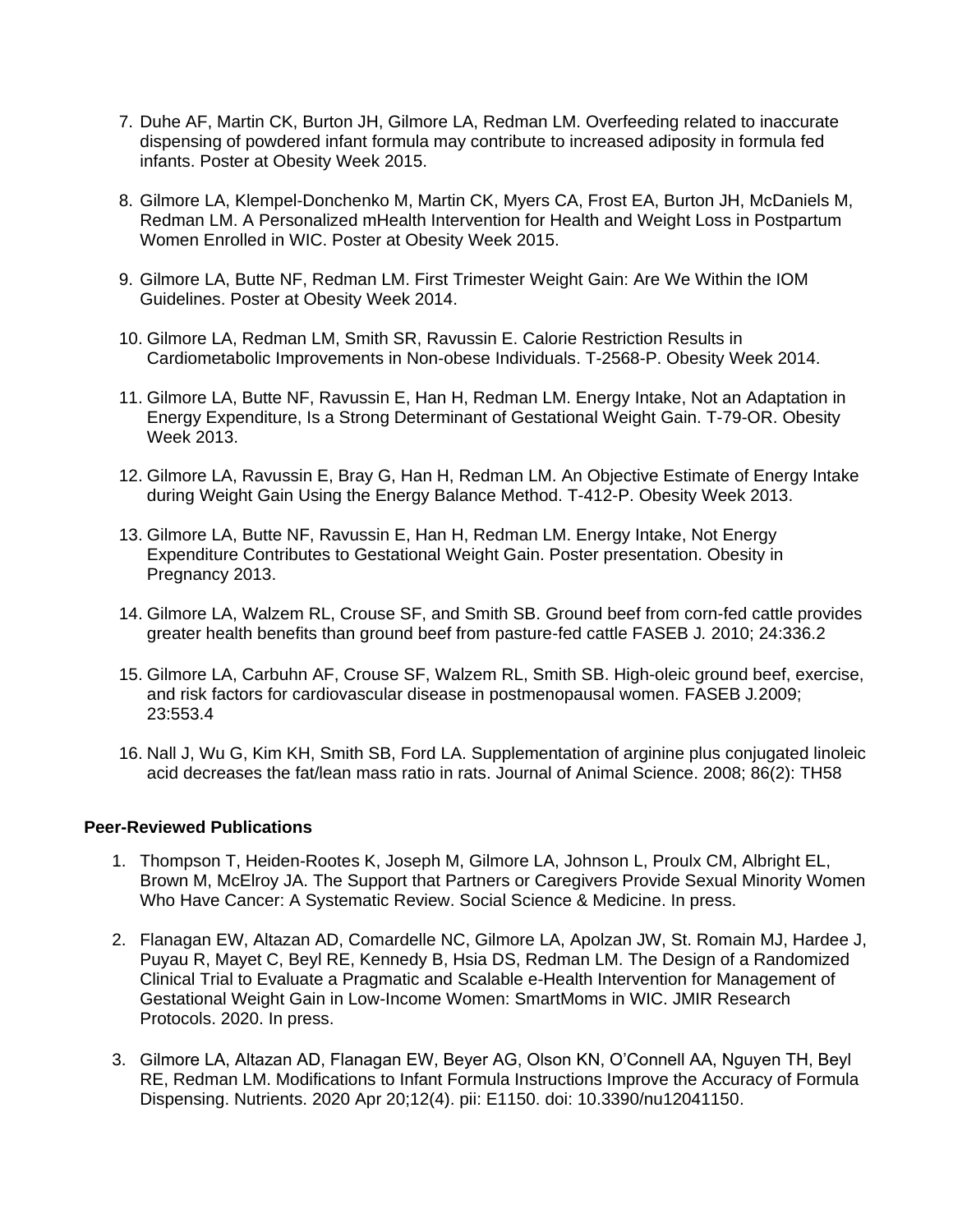- 4. Brown JC and Gilmore LA. Physical Activity Reduces the Risk of Recurrence and Mortality in Cancer Patients. Exercise Sports Science Review. 2020 Apr;48(2):67-73. doi: 10.1249/JES.0000000000000214.
- 5. Most J, St Amant M, Hsia DS, Altazan AD, Thomas D, Gilmore LA, Vallo PM, Beyl RA, Ravussin E, Redman LM. Evidence-based recommendations for energy intake in pregnant women with obesity. Journal of Clinical Investigation. 2019 Aug 1;130. pii: 130341. doi: 10.1172/JCI130341.
- 6. Altazan AD, Gilmore LA, Guo J, Rosenberg D, Toupo D, Gowins A, Burton JH, Chow CC, Hall KD, Redman LM. Unintentional Error in Formula Preparation and its Simulated Impact on Infant Weight and Adiposity. Pediatric Obesity. 2019 Jul 26:e12564. doi: 10.1111/ijpo.12564.
- 7. Gilmore LA, Redman LM. Application of mathematical models in the management of obesity during pregnancy and the postpartum period in reproductive age women. Nutrition Research. 2019. S0271-5317(18)31179-5. doi: 10.1016/j.nutres.2019.03.013. [Epub ahead of print]
- 8. Gilmore LA, Augustyn Mc, Gross SM, Vallo PM, Paige DM, Redman LM. Periconception Weight Management in the Womens, Infants and Children's Program. Obesity Science and practice. In press. Obes Sci Pract. 2019 Jan 18;5(2):95-102. doi: 10.1002/osp4.327.
- 9. Redman LM and Gilmore LA. Calorie restriction for human aging: is there a potential benefit for cancer? Molecular & Cellular Oncology. 2018 Aug 17;5(4):e1481811. doi: 10.1080/23723556.2018.1481811
- 10. Most J, Vallo PM, Gilmore LA, St. Amant M, Hsia DS, Altazan AD, Beyl RA, Ravussin E, Redman LM. Energy Expenditure in Pregnant Women with Obesity Does Not Support Energy Intake Recommendations. Obesity. 2018 Jun;26(6):992-999. doi: 10.1002/oby.22194
- 11. Most J, Gilmore LA, Altazan AD, St. Amant M, Beyl RA, Ravussin E, Redman LM. Propensity for adverse pregnancy outcomes in African-American women may be explained by low energy expenditure in early pregnancy. American Journal of Clinical Nutrition. 2018 Jun 1;107(6):957- 964. doi: 10.1093/ajcn/nqy053.
- 12. Most J, Vallo PM, Altazan AD, Gilmore LA, Sutton EF, Cain LE, Burton JH, Martin CK, Redman LM. Food Photography is not an Accurate Measure of Energy Intake in Obese, Pregnant Women. Journal of Nutrition. 2018; 148(4):658-663.
- 13. Perez A, Rojas P, Carrasco F, Basfi-Fer K, Perez-Bravo F, Codoceo J, Inostroza J, Galgani JE, Gilmore LA, Ruz M. Association between zinc nutritional status and glycemic control in individuals with well-controlled type-2 diabetes. J Trace Elem Med Biol. 2018 Mar 26. pii: S0946-672X(17)30866-0. doi: 10.1016/j.jtemb.2018.03.019.
- 14. Gilmore LA and Redman LM. Internet-based programs on weight loss appear to be effective for low-income postpartum women. Evidence Based Nursing. 2018; 21(2):42.
- 15. Most J, Gilmore LA, Smith SR, Han H, Ravussin E, Redman LM. Significant improvement in cardiometabolic health in healthy nonobese individuals during caloric restriction-induced weight loss and weight loss maintenance. Am J Physiol Endocrinol Metab. 2018 Apr 1;314(4):E396- E405. doi: 10.1152/ajpendo.00261.2017.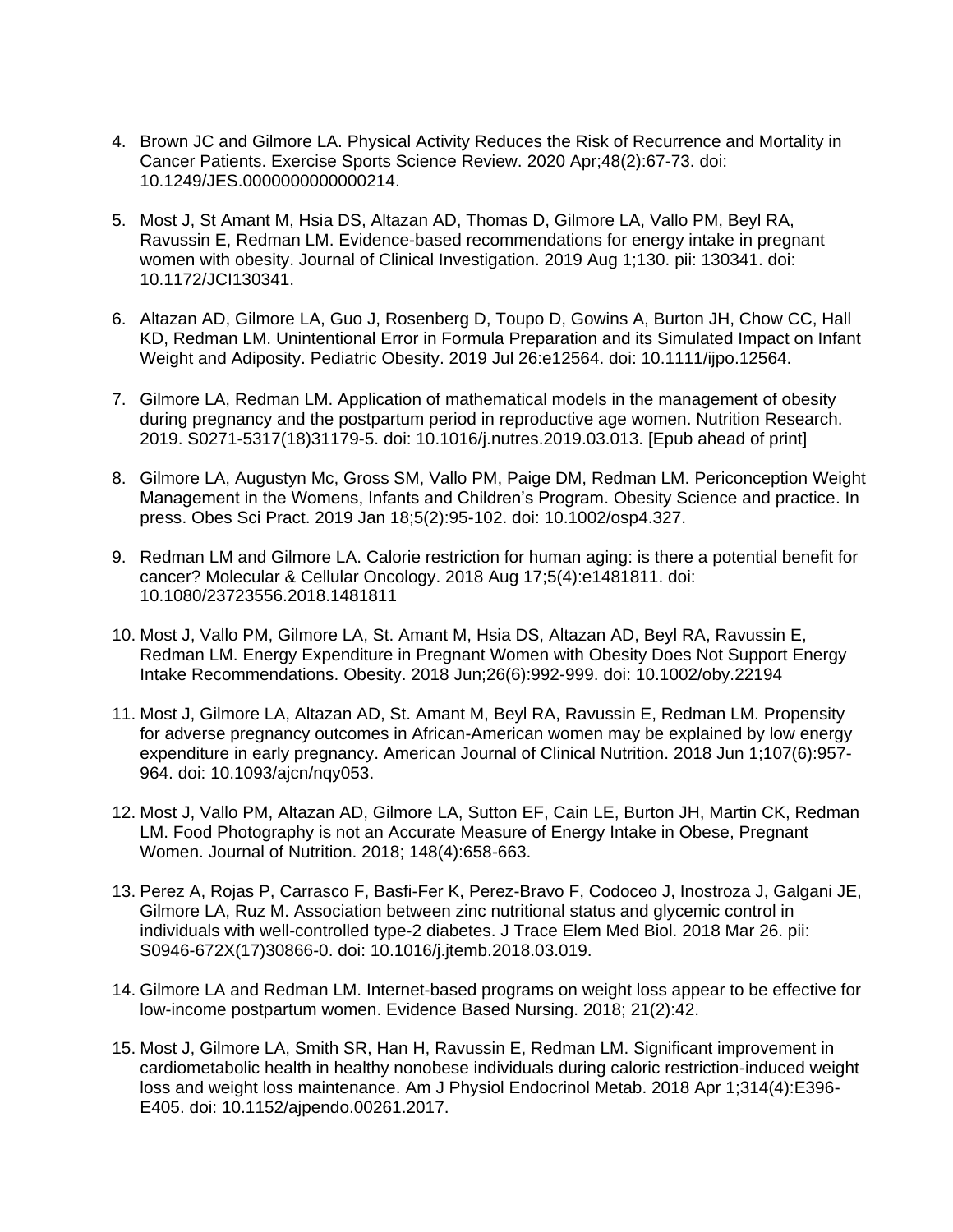- 16. Redman LM, Gilmore LA, Breaux J, Thomas DM, Elkind-Hirsch K, Stewart T, Hsia DS, Burton J, Apolzan JW, Cain LE, Altazan AD, Ragusa S, Brady H, Davis A, Tilford JM, Sutton EF, Martin CK. Effectiveness of SmartMoms, a Novel eHealth Intervention for Management of Gestational Weight Gain: Randomized Controlled Pilot Trial. JMIR Mhealth Uhealth. 2017 Sep 13;5(9):e133.
- 17. Broskey NT, Wang P, Li N, Leng J, Li W, Wang L, Gilmore LA, Hu G, Redman LM. Early pregnancy weight gain exerts the strongest effect on birth weight, posing a critical time to prevent childhood obesity. Obesity. 2017; 25(9):1569-1576.
- 18. Broskey NT, Klempel MC, Gilmore LA, Sutton EF, Altazan AD, Burton JH, Ravussin E, Redman LM. Assessing energy requirements in women with polycystic ovary syndrome: a comparison against doubly-labeled water. Journal of Clinical Endocrinology and Metabolism. 2017 Jun 1;102(6):1951-1959.
- 19. Gilmore LA, Klempel-Donchenko M, Martin CK, Myers CA, Frost EA, Burton JH, Redman LM. Personalized Mobile Health Intervention for Health and Weight Loss in Postpartum Women Receiving Women, Infants, and Children Benefit: A Randomized Controlled Pilot Study. J Womens Health (Larchmt). 2017; 26(7):719-727.
- 20. Gilmore LA and Redman LM. Evidence-based research for weight management of the obese woman around the time of conception is not as simple as you think. Fertility and Sterility. 2016; 106(5):1049-1050.
- 21. Altazan AD, Gilmore LA, Burton JH, Ragusa SA, Apolzan JW, Martin CK, Redman LM. Development and Application of the Remote Food Photography Method to Measure Food Intake in Exclusively Milk Fed Infants: A Laboratory-Based Study. PLoS One. 2016 Sep 29;11(9):e0163833.
- 22. Gilmore LA, Butte NF, Ravussin E, Han H, Burton JH, Redman LM. Energy intake, not an adaptation in energy expenditure determines excess weight gain in pregnant women. Obstetrics and Gynecology. 2016; 127(5):884-92.
- 23. Sutton EA and Gilmore LA, Dunger DB, Heijmans BT, Hivert MF, Ling C, Martinez A, Ozanne Susan, Simmons RA, Szyf M, Waterland RA, Redman LM, Ravussin E. Developmental Programming: State-of-the-Science and Future Directions. Obesity. 2016; 24(5):1018-26.
- 24. Duhé AF, Gilmore LA, Burton JH, Martin CK, Redman LM. The Remote Food Photography Method Accurately Estimates Dry Powdered Foods-The Source of Calories for Many Infants. J Acad Nutr Diet. 2016 Jul;116(7):1172-7.
- 25. Martin CK, Gilmore LA, Apolzan JW, Myers CA, Thomas DM, Redman LM. Smartloss: A personalized mobile health intervention for weight management health promotion. Journal of Medical Internet Research. 2016 Mar 16;4(1):e18.
- 26. Gilmore LA, Klempel-Donchenko M, and Redman LM. Pregnancy as a window to future health: Excessive gestational weight gain and obesity. Seminars in Perinatology. 2015 Jun;39(4):296- 303.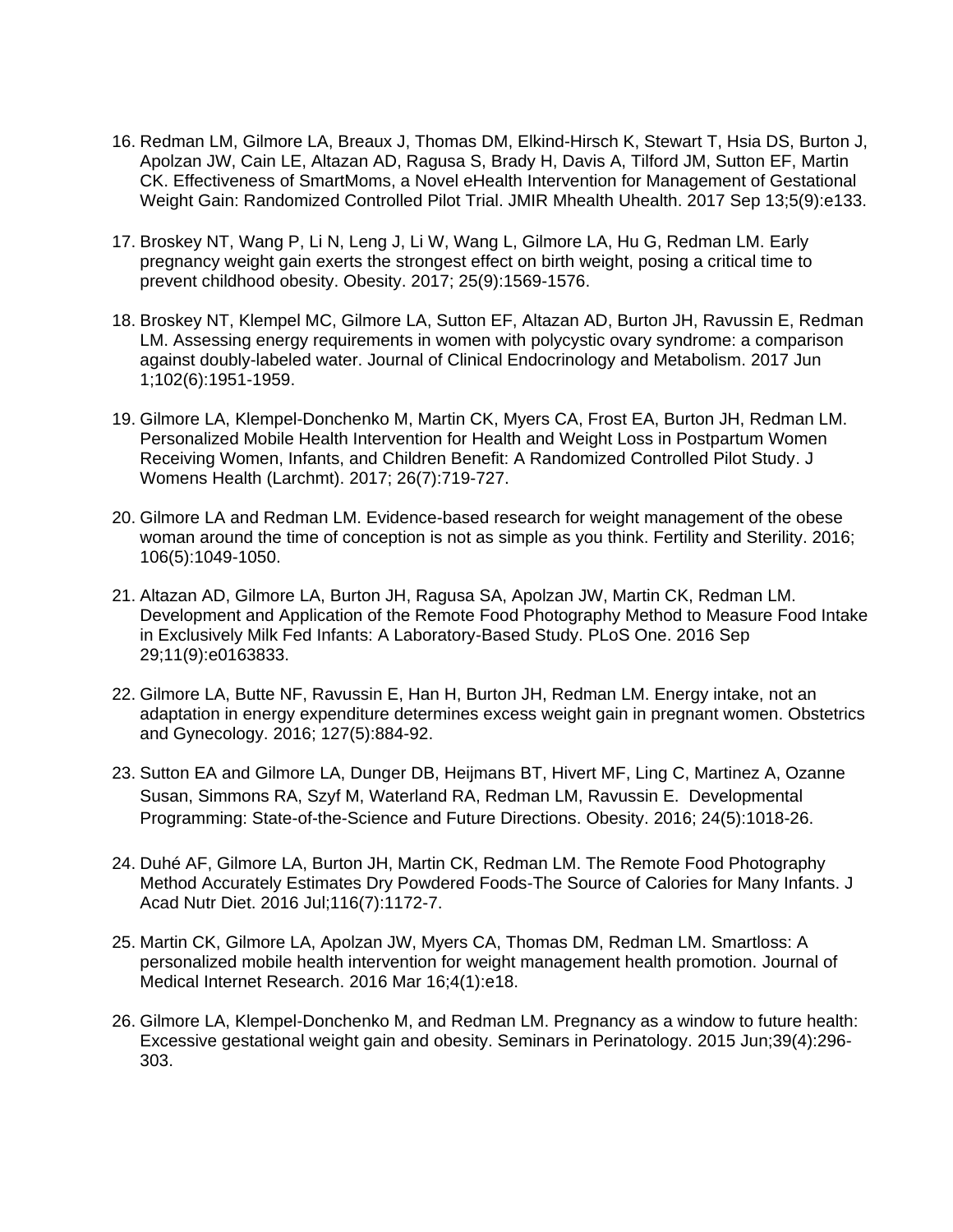- 27. Gilmore LA and Redman LM. Mother-fetus complications of obesity. Vindico Medical Education: Obesity Hyperguide. March 2015.
- 28. Gilmore LA and Redman LM. Pregnancy management in women with obesity. Vindico Medical Education: Obesity Hyperguide. March 2015.
- 29. Gilmore LA and Redman LM. Weight gain in pregnancy and application of the 2009 IOM guidelines: moving towards a uniform approach. Obesity. 2015; 23(3):507-511.
- 30. Gilmore LA, Ravussin E, Bray GA, Han H, and Redman LM. An Objective estimate of energy intake during weight gain using the energy balance method. American Journal of Clinical Nutrition. 2014;100(3):806-812.
- 31. Gilmore LA, Duhé AF, Frost EA, Redman LM, The technology boom: a new era in obesity management. Journal of Diabetes Science and Technology. 2014; 27;8(3):596-608
- 32. Choi SH, Wickersham TA, Wu G, Gilmore LA, Edwards HD, Park SK, Kim KH, Smith SB. Abomasal infusion of arginine stimulates SCD and C/EBPß gene expression, and decreases CPT1ß gene expression in bovine adipose tissue independent of conjugated linoleic acid. Amino Acids. 2014; 46(2):353-366.
- 33. Gilmore LA, Walzem R, Crouse S, Smith SB. Exercise attenuates the increase in plasma monounsaturated fatty acids and high-density lipoprotein cholesterol but not high-density lipoprotein 2b cholesterol caused by high-oleic ground beef in women. Nutrition Research. 2013; 33(12):1003-11.
- 34. Gilmore LA and Ryan DH. Obesity, Diabetes, and Cancer. Vindico Medical Education. November 2013.
- 35. Smith S B, Johnson BJ, Choi SH, Chung KY, Silvey DT, Gilmore LA, Garharmany G, and Go GW. Adipogenic gene expression and fatty acid composition in eight bovine subcutaneous adipose tissue depots between 9 and 16 months of age. *Journal of Animal Science.* 2012; 90:2505-2514.
- 36. Gilmore LA, Walzem RL, Crouse SF, Smith DR, Adams TH, Vaidyanathan V, Cao X, Smith SB. Consumption of high-oleic ground beef increases HDL-cholesterol concentration but both highand low-oleic ground beef decrease HDL particle diameter in normocholesterolemic men. Journal of Nutrition. 2011; 141(6):1188-1194.

# **Book Chapters and Reviews**

- 1. Marlatt KL, Gilmore LA, Flanagan EW, Redman LM. Dietary considerations for postmenopausal women. In press.
- 2. Gilmore LA. Obesity and Lipotoxicity. Doody's Review Service (on-line). Available: September 1, 2017. http://www.doody.com.
- 3. Ravussin E, Gilmore LA, Redman LM. Calorie Restriction in Humans: Impact on Human Health. In: Malavolta E and Mocchegiani M, Eds. Molecular Basis of Nutrition and Aging. Elsevier, 2016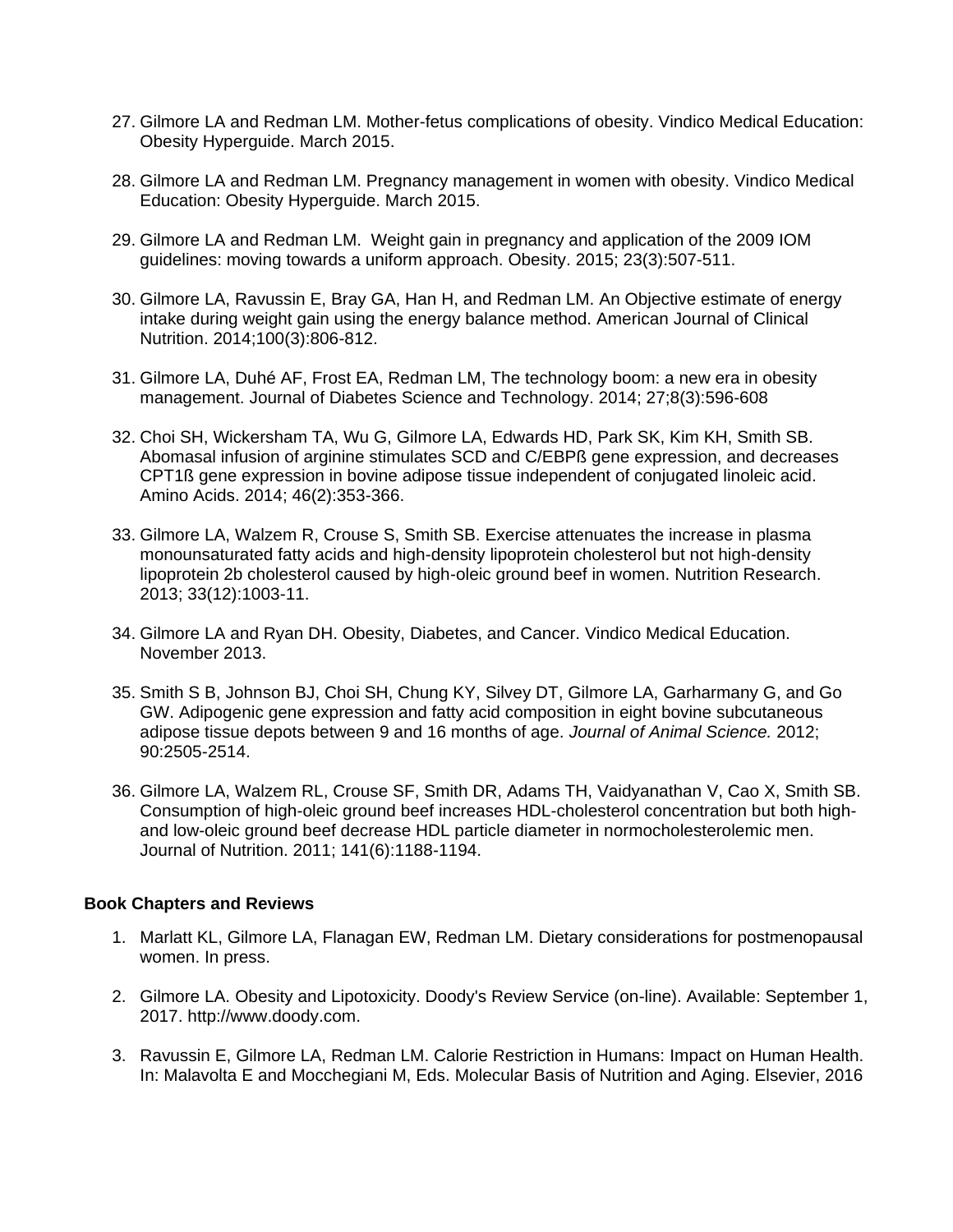- 4. Gilmore LA, Ravussin E, Redman LM. Anti-aging effects of nutritional modification: the state of the science on caloric restriction. In: Bales C, Locher J, Saltzmas E, Eds. Handbook of Clinical Nutrition and Aging 3rd Edition. Lamsback, 2015.
- 5. Texas Academy Medical Nutrition Therapy Manual. Contributed to the post-gastrectomy diets, hepatic disease, and fat restricted diet sections. 2013.

# **Contract and Grants**

1. Centers of Biomedical Research Excellence (COBRE) P&F Grant 2019 (terminated due to move to UT Southwestern) The objective of this grant is to determine the way by which contracting skeletal muscle engages in inter-organ communication with malignant breast tumors. We will test the hypothesis that an exercise secretome generated through skeletal muscle contraction will have an antitumor effect *in vitro.* Furthermore, we aim to provide proof of principle evidence in the use of secretome therapy as an exercise mimetic and complementary treatment for triple negative breast cancer *in vivo*.

Role: PI

2. KL2TR001419, National Center for Advancing Translational Sciences of the National Institutes of Health

Kimberly (PI)

05/01/19-12/30/20 (terminated due to move to UT Southwestern)

The University of Alabama CCTS aims to enhance the translation of fundamental and clinical research into improvements for human health and health care delivery. By further developing a diverse, well-trained workforce in translational science, by promoting an efficient scientific infrastructure, by engaging communities in partnership to identify challenges and create approaches to solutions, and by assuring effective use of available resources, the CCTS Partner Network will accelerate the pace of discovery to delivery across the translational spectrum.

Role: FEL; KL2 Scholar

3. R01NR017644-01A1 National Institute of Nursing Research

Redman, L (PI)

12/18/18 – 11/30/2023

More than one in eight women in the U.S. lived in poverty in 2015. Women with low incomes are the most vulnerable to maternal obesity, excess weight gain in pregnancy and poor birth outcomes. Lifestyle interventions during pregnancy positioned to reduce excess gestational weight gain may lower the risk of childhood obesity. The USDA Special Supplemental Nutrition Program for Women, Infants, and Children (WIC) – a National program - is highly suited to deliver scalable and effective lifestyle interventions in low income and nutritionally at risk pregnant women. In this project we will develop an e-health intervention promoting healthy management of gestational weight gain that we refined for pregnant women receiving WIC benefits (Phase 1) and test the efficacy in a multi-site randomized controlled trial in Louisiana WIC (Phase 2).

Role: Co-I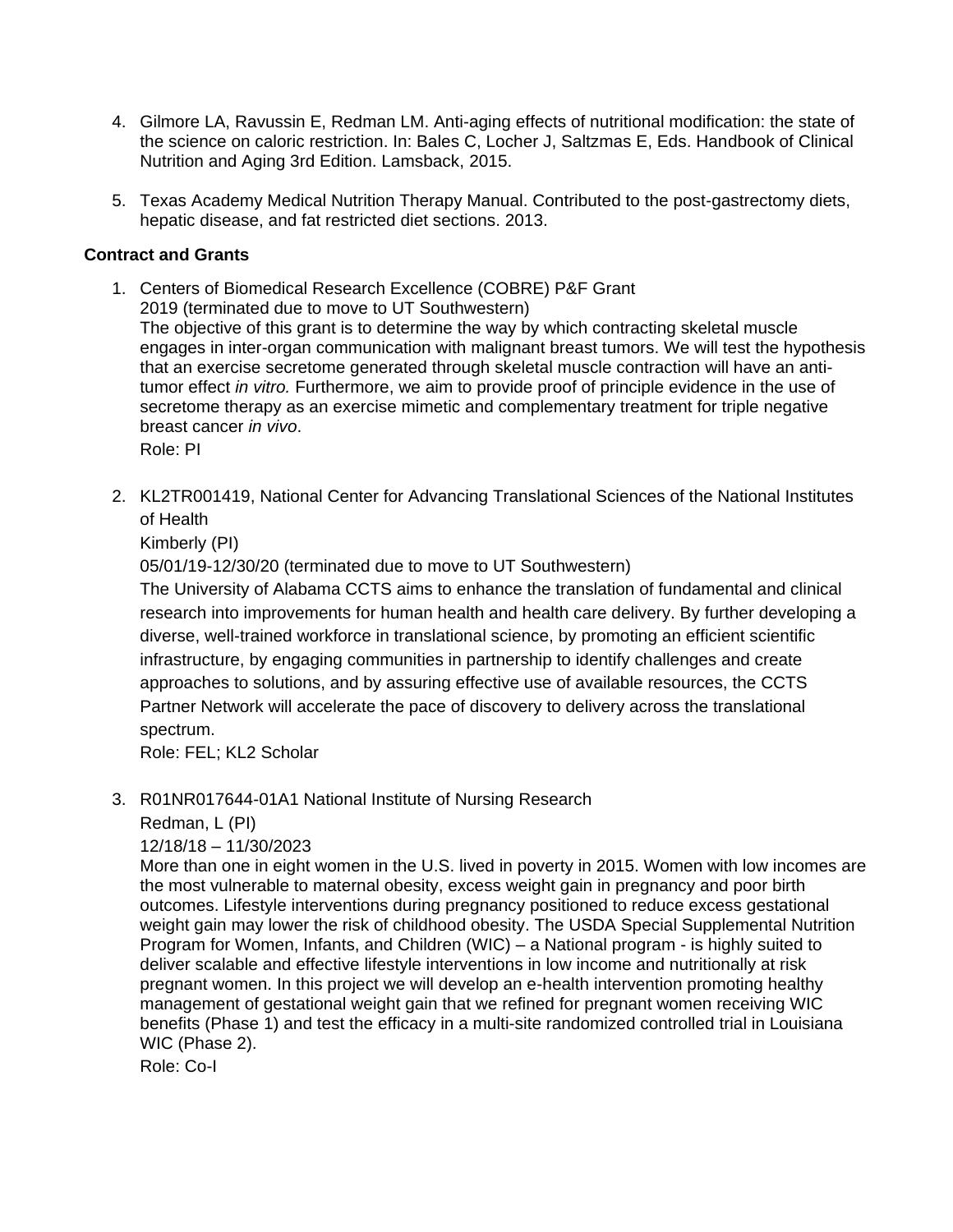- 4. Botanical Dietary Supplements Research Center Pilot and Feasibility Moringa oleifera concentrate as a complementary treatment in triple negative breast cancer Using a rodent xenograft model of triple negative breast cancer, diet induced obesity, and insulin resistance, the aim of this study is to evaluate the effects of Moringa oleifera concentrate (MC) on improving insulin sensitivity and inhibiting angiogenesis as a dual mechanism by which the efficacy of antineoplastic treatment by standard of care chemotherapy is augmented in vivo. Sixity Rag deficient mice will be fed a high fat diet to induce obesity and insulin resistance. Once obese, MDA-MB-231 cells will be implanted. Mice with successfully engrafted tumors will be randomized to one of four groups: 1) Untreated control 2) Standard of care chemotherapy 3) MC alone and 4) Chemotherapy plus MC. December 2017 to December 2018 Role: PI
- 5. Nutrition Obesity Research Center Pilot and Feasibility Differential effects of diet on normal and malignant tissues Studies done in animals suggest short term fasting and fasting-like diets such as the ketogenic diet protect normal cells from the toxicity of chemotherapy while maintaining its effect on cancerous cells. In this collaborative project between Pennington Biomedical Research Center and Louisiana State University Health Science Center in New Orleans, women with endometrial or breast cancer and obesity will be randomized to one of three dietary interventions prior to surgery 1) usual dietary intake, 2) 72 hour fast, or 3) 6-d ketogenic diet. Normal and cancerous tissues will be collected before and during surgery to evaluate the effect fasting or a ketogenic diet elicit on normal and cancerous cells in humans. December 2017 to December 2018 Role: PI
- 6. LA CaTS Roadmap Scholar Program

"Attitudes toward nutrition and physical activity intervention during cancer treatment" Ten women will be followed through their adjuvant chemotherapy for stage I-III breast cancer. The women will be asked to provide their opinions and desires for lifestyle intervention at different times throughout and after treatment. In addition to qualitative data, basic clinical data will be collected. The primary goal of this pilot study is to investigate the anthropometric and behavioral changes that occur in patients undergoing adjuvant chemotherapy for breast cancer. July 2016 to June 2018 Role: Awardee

7. LA CaTS Intramural Project

"Assessing the association between obesity, diabetes and the risk of cancer" This epidemiology project is intended to be the first in a sequence of projects that will seek to answer important research questions on the association between obesity, diabetes and cancer. June 2015 to Present

Role: PI

8. LA CaTS Center Pilot Grants Program

"Unintentional overfeeding of formula fed infants" Individuals add more powdered infant formula to bottles than what is recommended by the manufacturer which leads to unintentional overfeeding of the infant. This projects aims to improve accuracy of infant formula preparation by modifying the infant formula preparation instructions so that they are easier to understand and comprehend. February 2016 to June 2017 Role: PI